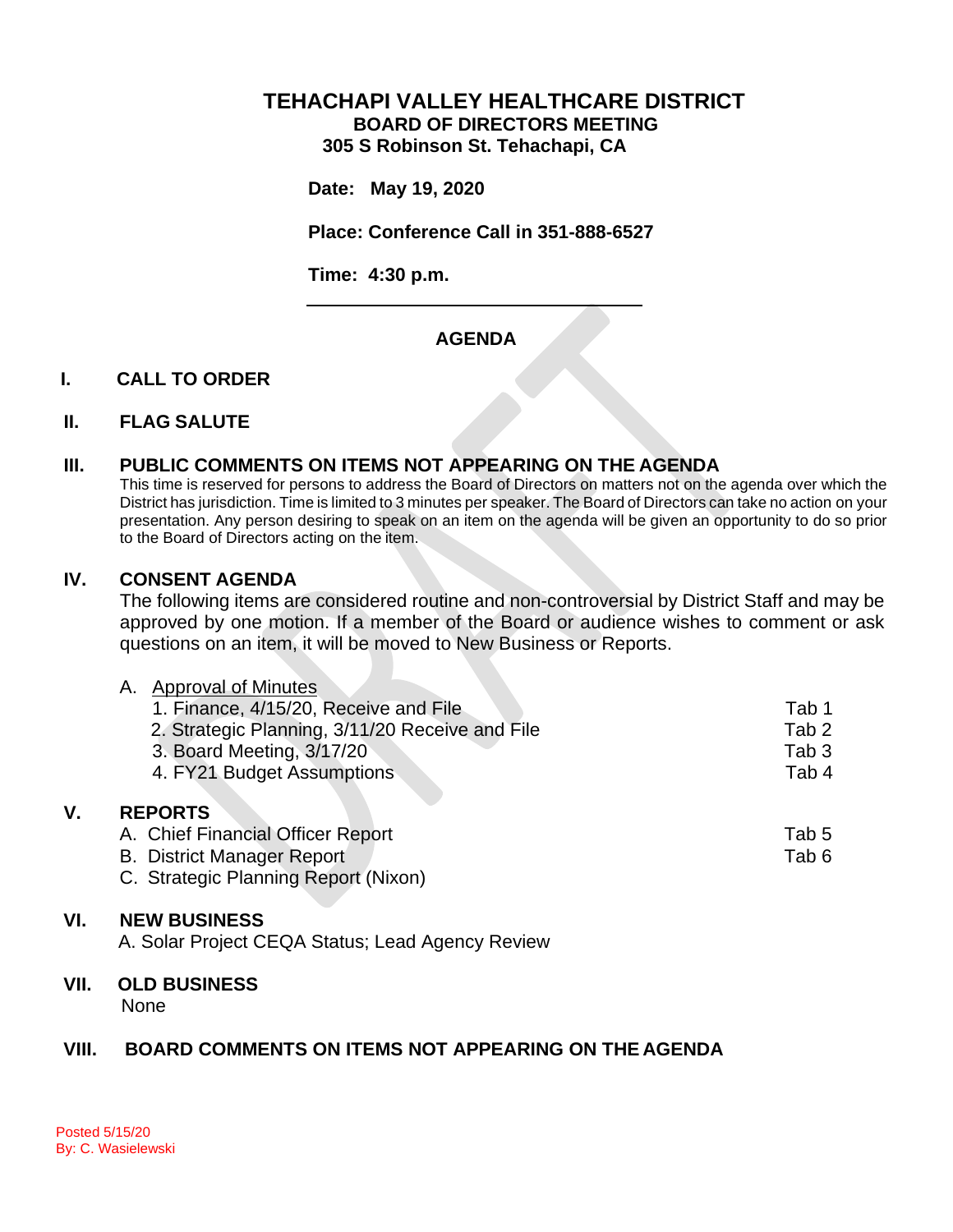# **IX. CLOSED SESSION**

A. Performance Evaluation: District Manager

# **X. CLOSED SESSION REPORT**

## **XI. ADJOURNMENT**

## **NOTICE TO THE PUBLIC**

#### **PUBLIC COMMENT PERIOD FOR REGULAR MEETINGS**

Members of the public may comment on any item on the agenda before the Board takes action on it. The public may also comment on items of interest to the public that is within the subject matter jurisdiction of the Board; provided, however, the Board may not take action on any item not appearing on the agenda unless the action is otherwise authorized by law. Any person addressing the Board will be limited to a maximum of three (3) minutes so that all interested parties have an opportunity to speak.

#### **COPIES OF PUBLIC RECORDS**

All writings, materials, and information provided to the Board for their consideration relating to any open session agenda item of the meeting are available for public inspection and copying during regular business hours at the Administration Office of the District at 305 S. Robinson St., Tehachapi, California.

#### **COMPLIANCE WITH ADA**

This agenda shall be made available upon request in alternative formats to persons with a disability, as required by the Americans with Disabilities Act of 1990 (42 U.S.C. § 12132) and the Ralph M. Brown Act (Cal. Gov't Cod. § 54954.2). Persons requesting a disability related modification or accommodation in order to participate in the meeting, should contact the Executive Office during regular business hours by phone at 661-750-4848, or in person at the District's Administrative Office at 305 S. Robinson St., Tehachapi, California.